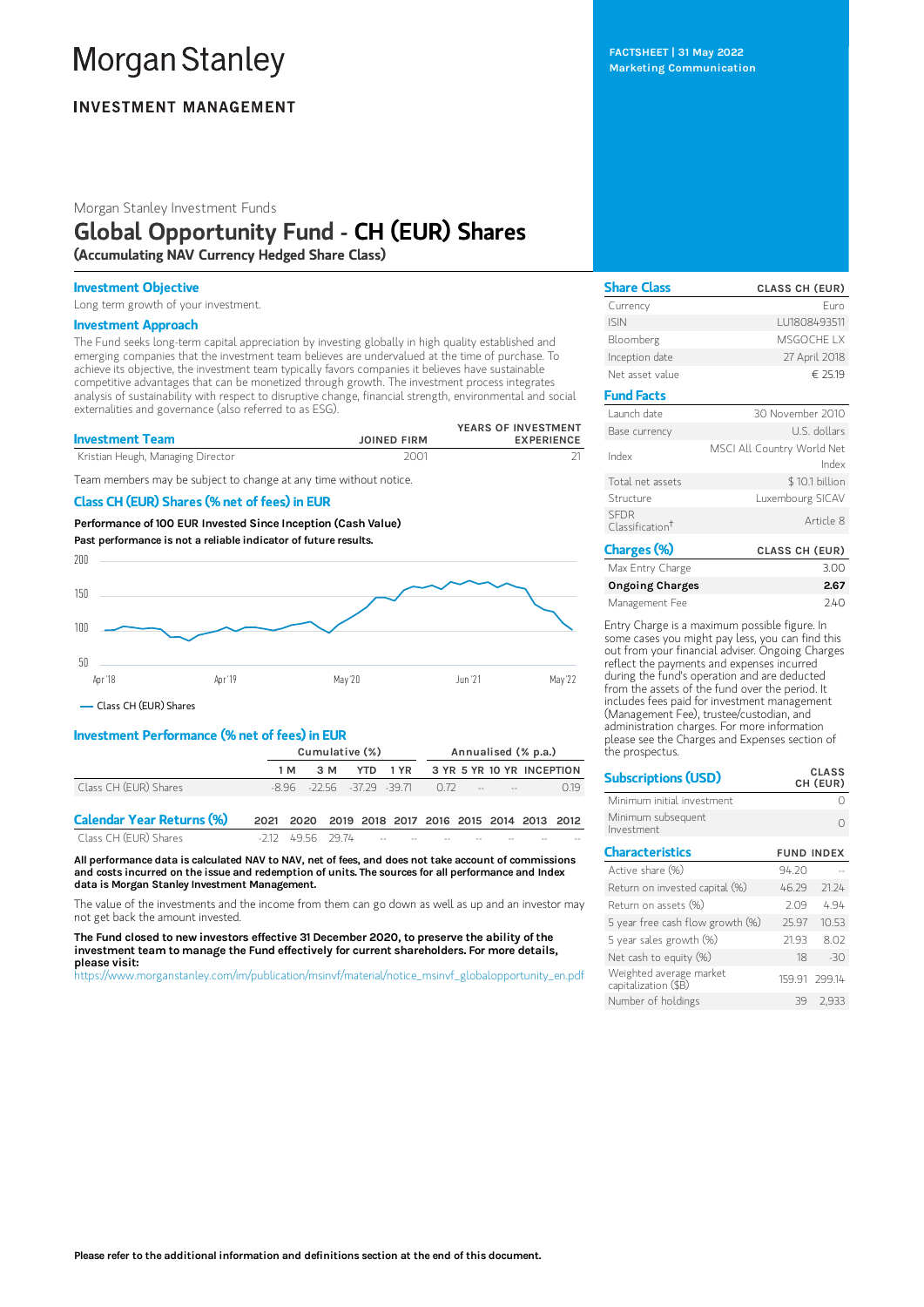### Regional Exposure (% of Total Net Assets)<sup>1</sup> FUND INDEX

|  | North America        | 61.29 | 63.82 |
|--|----------------------|-------|-------|
|  | Indian Sub-Continent | 9.46  | 1.45  |
|  | Pacific Basin        | 8.27  | 8.53  |
|  | <b>EURO Europe</b>   | 7.73  | 7.87  |
|  | Non-EURO Europe      | 6.50  | 8.18  |
|  | Japan                | 1.68  | 5.50  |
|  | South America        | 1.16  | 0.75  |
|  | Cash                 | 4 79  |       |

As of 31 May 2022, the Fund does not have direct exposure to and does not hold companies listed or domiciled in Russia, Ukraine or Belarus.

| Sector Allocation (% of Total Net Assets) <sup>1,2</sup> |                           |       | <b>INDEX</b> |
|----------------------------------------------------------|---------------------------|-------|--------------|
|                                                          | Information<br>Technology |       | 21.34        |
|                                                          | Consumer<br>Discretionary | 26.40 | 10.96        |
|                                                          | Industrials               | 13.96 | 9.37         |
|                                                          | Communication<br>Services | 13.61 | 7.82         |
|                                                          | <b>Financials</b>         | 10.80 | 14.77        |
|                                                          | Consumer Staples          | 0.61  | 7.26         |
|                                                          | Real Estate               | 0.42  | 2.75         |
|                                                          | Other                     | 0.01  |              |
|                                                          | Cash                      | 4.79  |              |

| Top Holdings (% of Total Net Assets) <sup>3</sup> | <b>FUND</b> | <b>INDEX</b> |
|---------------------------------------------------|-------------|--------------|
| ServiceNow Inc.                                   | 7.10        | 0.15         |
| HDFC Bank I td                                    | 6.54        |              |
| Uber Technologies Inc                             | 6.50        | 0.06         |
| DSV A/S                                           | 6.14        | 0.06         |
| Amazon.com Inc.                                   | 4.54        | 1.81         |
| Meta Platforms Inc.                               | 4.50        | 0.75         |
| The Walt Disney Company                           | 4.20        | 0.33         |
| Adobe Inc.                                        | 4.07        | 0.33         |
| Mercadolibre Inc.                                 | 3.87        | 0.06         |
| Coupang Inc                                       | 3.65        |              |
| Total                                             | 51.11       |              |

<sup>†</sup> This Fund is classified as an Article 8 product under the Sustainable Finance Disclosure Regulation. Article 8 products are those which promote environmental or social characteristics and which integrate sustainability into the investment process in a binding manner. Before making any decision to invest in the fund mentioned herein, please refer to all the characteristics and objectives of the Fund noted in the current Prospectus and KIID at morganstanleyinvestmentfunds.com.

<sup>1</sup>May not sum to 100% due to the exclusion of other assets and liabilities. <sup>2</sup> For additional information regarding sector classification/definitions please visit www.msci.com/gics and the glossary at www.morganstanley.com/im. <sup>3</sup> These securities and percentage allocations are only for illustrative purposes and do not constitute, and should not be construed as, investment advice or recommendations with respect to the securities or investments mentioned.

#### Please refer to the Prospectus for full risk disclosures, available at www.morganstanleyinvestmentfunds.com. All data as of 31.05.2022 and subject to change daily.

This is a marketing communication. Applications for shares in the Fund should not be made without first consulting the current Prospectus and the Key Investor Information Document ("KIID"), which are available in English and in the official language of your local jurisdiction at

organstanleyinvestmentfunds.com or free of charge from the Registered Office of Morgan Stanley Investment Funds, European Bank and Business Centre, 6B route de Trèves, L-2633 Senningerberg, R.C.S. Luxemburg B 29 192. A summary of investor rights is available in English at the same website.

If the management company of the relevant Fund decides to terminate its arrangement for marketing that Fund in any EEA country where it is registered for sale, it will do so in accordance with the relevant UCITS rules.

#### Share Class CH (EUR) Risk and Reward Profile

| Lower Risk |                                  |  |  | Higher Risk                       |  |
|------------|----------------------------------|--|--|-----------------------------------|--|
|            |                                  |  |  |                                   |  |
|            | <b>Potentially Lower Rewards</b> |  |  | <b>Potentially Higher Rewards</b> |  |

The risk and reward category shown is based on historic data.

- Historic figures are only a guide and may not be a reliable indicator of what may happen in the future.
- As such this category may change in the future.
- The higher the category, the greater the potential reward, but also the greater the risk of losing the investment. Category 1 does not indicate a risk free investment.
- The fund is in this category because it invests in company shares and the fund's simulated and/or realised return has experienced high rises and falls historically.
- The fund may be impacted by movements in the exchange rates between the fund's currency and the currencies of the fund's investments.

This rating does not take into account other risk factors which should be considered before investing, these include:

- The fund relies on other parties to fulfill certain services, investments or transactions. If these parties become insolvent, it may expose the fund to financial loss.
- Sustainability factors can pose risks to investments, for example: impact asset values, increased operational costs.
- There may be an insufficient number of buyers or sellers which may affect the funds ability to buy or sell securities.
- Investments in China involves a risk of a total loss due to factors such as government action or inaction, market volatility and reliance on primary trading partners.
- Investment in China A-Shares via Shanghai-Hong Kong and Shenzhen-Hong Kong Stock Connect programs may also entail additional risks, such as risks linked to the ownership of shares.
- There are increased risks of investing in emerging markets as political, legal and operational systems may be less developed than in developed markets.
- In order to achieve the currency hedging, this share class relies on other parties to fulfil certain contractual obligations, as these parties may fail to do so there is a higher risk to your investment.
- Past performance is not a reliable indicator of future results. Returns may increase or decrease as a result of currency fluctuations. The value of investments and the income from them can go down as well as up and investors may lose all or a substantial portion of his or her investment.
- The value of the investments and the income from them will vary and there can be no assurance that the Fund will achieve its investment objectives.
- Investments may be in a variety of currencies and therefore changes in rates of exchange between currencies may cause the value of investments to decrease or increase. Furthermore, the value of investments may be adversely affected by fluctuations in exchange rates between the investor's reference currency and the base currency of the investments.

#### Additional C Share Classes

| <b>CURRENCY</b> | LAUNCH   | ISIN         | <b>BLOOMBERG</b> |
|-----------------|----------|--------------|------------------|
| `ISD.           | 30112010 | LU0552385451 | MSGOPPC I X      |

#### DEFINITIONS

5 year free cash flow growth is the compound annual growth rate of Free Cash Flow over a 5-year period. It is calculated by [Free Cash Flow(0) / Free<br>Cash Flow(-5)] <sup>1/5</sup> – 1. **5 year saIes growth** is the compound annual growth\_ rate of Sales over the last 5 years. It is calculated by [Sales (0) / Sales (-5)]  $-$  1. Active Share is a measure of the percentage of stock holdings in a managers portfolio that differ from the benchmark index (based on holdings and weight of holdings). Active Share scores range from 0%-100%. A score of 100% means you are completely different from the benchmark. Active Share calculation may consolidate holdings with the same economic exposure. Bloomberg stands for 'Bloomberg Global Identifier (BBGID)'. This is a unique 12 digit alphanumerical code designed to enable the identification of securities, such as the Morgan Stanley 1/5 1/5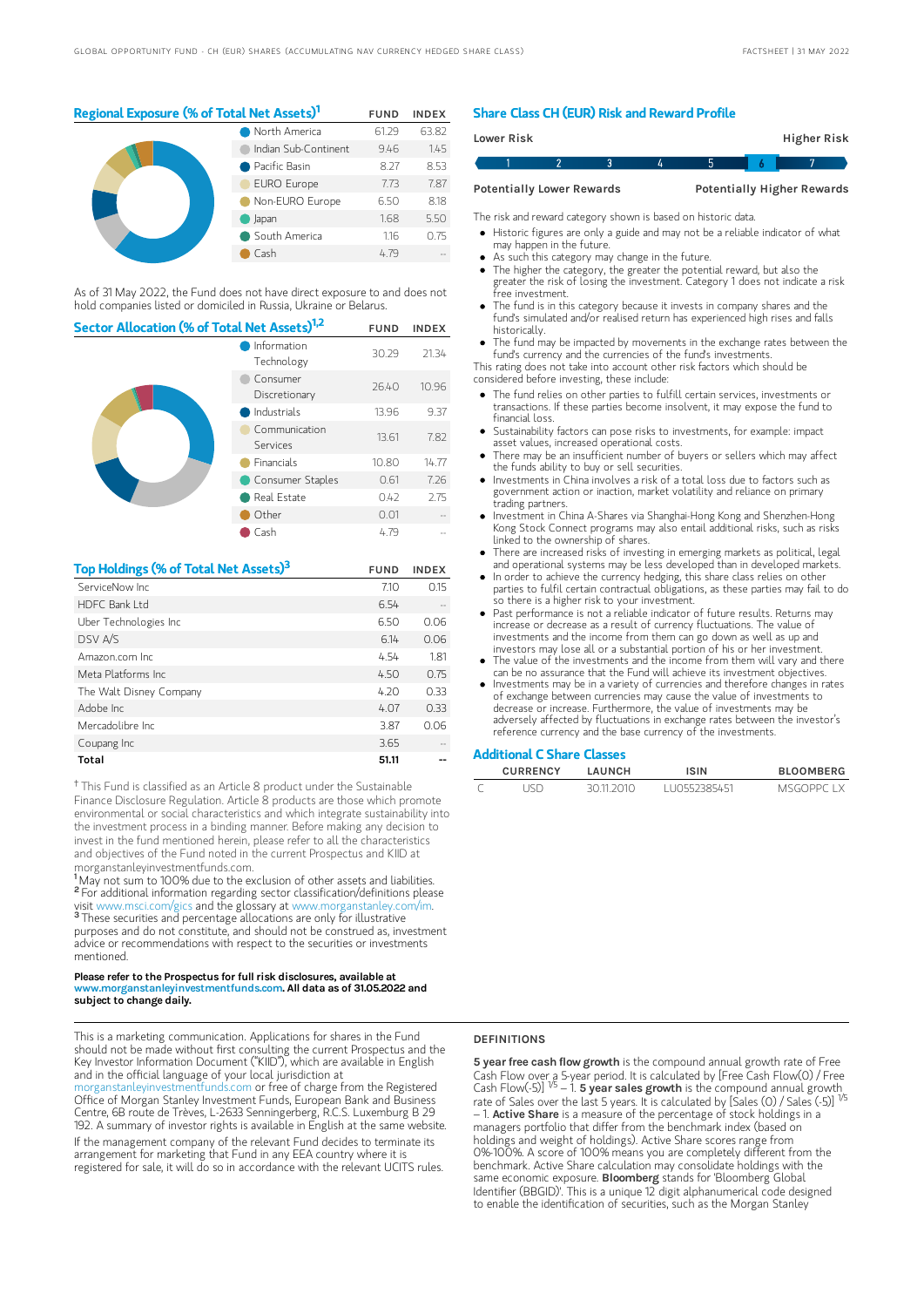Investment Funds sub-funds at share class level, on a Bloomberg Terminal. The Bloomberg Terminal, a system provided by Bloomberg L.P., enables analysts to access and analyse real-time financial market data. Each Bloomberg code starts with the same BBG prefix, followed by nine further characters that we list here in this guide for each share class of each fund. ISIN is the international securities identification number (ISIN), a 12 digit code consisting of numbers and letters that distinctly identifies securities. NAV is the Net Asset Value per share of the Fund (NAV), which represents the value of the assets of a fund less its liabilities. Net cash to equity is the ratio of a company's cash on hand against the total net worth of the company. It is calculated by [(Total Cash and cash equivalents – Total Liabilities) / Shareholder's Equity]. Number of holdings provided are a typical range, not a maximum number. The portfolio may exceed this from time to time due to market conditions and outstanding trades. **Return on** assets (ROA) is a measure of a company's profitability, equal to a fiscal year's earnings divided by its total assets, expressed as a percentage. **Return** on invested capital (ROIC) represents the performance ratio measuring a company's percentage return on its invested capital. Income statement items as of latest reported fiscal period, and Balance Sheet items from one period earlier. ROIC is calculated by dividing Net Income by (Property, Plant & Equipment + Working Capital + Short Term Debt - Cash & Equivalents). ROIC has a cap of 200% and a floor of 0%, ex Financials and Real Estate Sectors. Weighted average market capitalization is an average of the market capitalization of stocks comprising a portfolio or index, adjusted by each stock's weight in the portfolio or index.

#### INDEX INFORMATION

The MSCI All Country World Net Index (ACWI) is a free float-adjusted market capitalization weighted index designed to measure the equity market performance of developed and emerging markets. The term "free float" represents the portion of shares outstanding that are deemed to be available for purchase in the public equity markets by investors. The performance of the Index is listed in U.S. dollars and assumes reinvestment of net dividends.

#### **DISTRIBUTION**

This communication is only intended for and will only be distributed to persons resident in jurisdictions where such distribution or availability would not be contrary to local laws or regulations. In particular, the Shares are not for distribution to US persons.

Ireland: MSIM Fund Management (Ireland) Limited. Registered Office: The Observatory, 7-11 Sir John Rogerson's Quay, Dublin 2, D02 VC42, Ireland. Registered in Ireland as a private company limited by shares under company number 616661. MSIM Fund Management (Ireland) Limited is regulated by the Central Bank of Ireland. United Kingdom: Morgan Stanley Investment Management Limited is authorised and regulated by the Financial Conduct Authority. Registered in England. Registered No. 1981121. Registered Office: 25 Cabot Square, Canary Wharf, London E14 4QA, authorised and regulated by the Financial Conduct Authority. Dubai: Morgan Stanley Investment Management Limited (Representative Office, Unit Precinct 3-7th Floor-Unit 701 and 702, Level 7, Gate Precinct Building 3, Dubai International Financial Centre, Dubai, 506501, United Arab Emirates. Telephone: +97 (0)14 709 7158). Italy: MSIM Fund Management (Ireland)Limited, Milan Branch (Sede Secondaria di Milano) is a branch of MSIM Fund Management (Ireland) Limited, a company registered in Ireland, regulated by the Central Bank of Ireland and whose registered office is at The Observatory, 7-11 Sir John Rogerson's Quay, Dublin 2, D02 VC42, Ireland. MSIM Fund Management (Ireland) Limited Milan Branch (Sede Secondaria di Milano) with seat in Palazzo Serbelloni Corso Venezia, 16 20121 Milano, Italy, is registered in Italy with company number and VAT number 11488280964. The Netherlands: MSIM Fund Management (Ireland) Limited, Rembrandt Tower, 11th Floor Amstelplein 1 1096HA, Netherlands. Telephone: 31 2-0462-1300. Morgan Stanley Investment Management is a branch office of MSIM Fund Management (Ireland) Limited. MSIM Fund Management (Ireland) Limited is regulated by the Central Bank of Ireland. France: MSIM Fund Management (Ireland) Limited, Paris Branch is a branch of MSIM Fund Management (Ireland) Limited, a company registered in Ireland, regulated by the Central Bank of Ireland and whose registered office is at The Observatory, 7-11 Sir John Rogerson's Quay, Dublin 2, D02 VC42, Ireland. MSIM Fund Management (Ireland) Limited Paris Branch with seat at 61 rue de Monceau 75008 Paris, France, is registered in France with company number 890 071 863 RCS. Spain: MSIM Fund Management (Ireland) Limited, Sucursal en España is a branch of MSIM Fund Management (Ireland) Limited, a company registered in Ireland, regulated by the Central Bank of Ireland and whose registered office is at The Observatory, 7-11 Sir John Rogerson's Quay, Dublin 2, D02 VC42, Ireland. MSIM Fund Management (Ireland) Limited, Sucursal en España with seat in Calle Serrano 55, 28006, Madrid, Spain, is registered in Spain with tax identification number W0058820B. Switzerland: Morgan Stanley & Co. International plc, London, Zurich Branch Authorised and regulated by the Eidgenössische Finanzmarktaufsicht ("FINMA"). Registered with the Register of Commerce Zurich CHE-115.415.770. Registered Office:

Beethovenstrasse 33, 8002 Zurich, Switzerland, Telephone +41 (0) 44 588 1000. Facsimile Fax: +41(0) 44 588 1074.

Australia: This publication is disseminated in Australia by Morgan Stanley Investment Management (Australia) Pty Limited ACN: 122040037, AFSL No. 314182, which accepts responsibility for its contents. This publication, and any access to it, is intended only for "wholesale clients" within the meaning of the Australian Corporations Act. Hong Kong: This document has been issued by Morgan Stanley Asia Limited for use in Hong Kong and shall only be made available to "professional investors" as defined under the Securities and Futures Ordinance of Hong Kong (Cap 571). The contents of this document have not been reviewed nor approved by any regulatory authority including the Securities and Futures Commission in Hong Kong. Accordingly, save where an exemption is available under the relevant law, this document shall not be issued, circulated, distributed, directed at, or made available to, the public in Hong Kong. Singapore: This publication should not be considered to be the subject of an invitation for subscription or purchase, whether directly or indirectly, to the public or any member of the public in Singapore other than (i) to an institutional investor under section 304 of the Securities and Futures Act, Chapter 289 of Singapore ("SFA"), (ii) to a "relevant person" (which includes an accredited investor) pursuant to section 305 of the SFA, and such distribution is in accordance with the conditions specified in section 305 of the SFA; or (iii) otherwise pursuant to, and in accordance with the conditions of, any other applicable provision of the SFA. In particular, for investment funds that are not authorized or recognized by the MAS, units in such funds are not allowed to be offered to the retail public; any written material issued to persons as aforementioned in connection with an offer is not a prospectus as defined in the SFA and, accordingly, statutory liability under the SFA in relation to the content of prospectuses does not apply, and investors should consider carefully whether the investment is suitable for them. This publication has not been reviewed by the Monetary Authority of Singapore.

Chile: Neither the Fund nor the interests in the Fund are registered in the Registry of Offshore Securities (el Registro de Valores Extranjeros) or subject to the supervision of the Commission for the Financial Market (la Comisión para el Mercado Financiero). This document and other offering materials relating to the offer of the interests in the Fund do not constitute a public offer of, or an invitation to subscribe for or purchase, the Fund interests in the Republic of Chile, other than to individually identified purchasers pursuant to a private offering within the meaning of Article 4 of the Chilean Securities Act (la Ley del Mercado de Valores) (an offer that is not "addressed to the public at large or to a certain sector or specific group of the public").

Peru: The interests in the Fund have not been and will not be registered in Peru under Decreto Legislativo 862: Ley de Fondos de Inversión y sus Sociedades Administradoras or under Decreto Legislativo 861: Ley del Mercado de Valores (the "Securities Market Law"), and are being offered to institutional investors only (as defined in article 8 of the Securities Market Law) pursuant to a private placement, according to article 5 of the Securities Market Law. The interests in the Fund have not been registered in the securities market public registry (Registro Público del Mercado de Valores) maintained by, and the offering of the Fund interests in Peru is not subject to the supervision of, the Superintendencia del Mercado de Valores. Any transfers of the Fund interests shall be subject to the limitations contained in the Securities Market Law and the regulations issued thereunder.

#### IMPORTANT INFORMATION

EMEA: This marketing communication has been issued by MSIM Fund Management (Ireland) Limited. MSIM Fund Management (Ireland) Limited is regulated by the Central Bank of Ireland. MSIM Fund Management (Ireland) Limited is incorporated in Ireland as a private company limited by shares with company registration number 616661 and has its registered address at The Observatory, 7-11 Sir John Rogerson's Quay, Dublin 2, D02 VC42, Ireland.

This document contains information relating to the sub-fund ("Fund") of Morgan Stanley Investment Funds, a Luxembourg domiciled Société d'Investissement à Capital Variable. Morgan Stanley Investment Funds (the "Company") is registered in the Grand Duchy of Luxembourg as an undertaking for collective investment pursuant to Part 1 of the Law of 17th December 2010, as amended. The Company is an Undertaking for Collective Investment in Transferable Securities ("UCITS").

Applications for shares in the Fund should not be made without first consulting the current Prospectus, Key Investor Information Document ("KIID"), Annual Report and Semi-Annual Report ("Offering Documents"), or other documents available in your local jurisdiction which is available free of charge from the Registered Office: European Bank and Business Centre, 6B route de Trèves, L-2633 Senningerberg, R.C.S. Luxemburg B 29 192. In addition, all Italian investors should refer to the 'Extended Application Form', and all Hong Kong investors should refer to the 'Additional Information for Hong Kong Investors' section, outlined within the Prospectus. Copies of the Prospectus, KIID, the Articles of Incorporation and